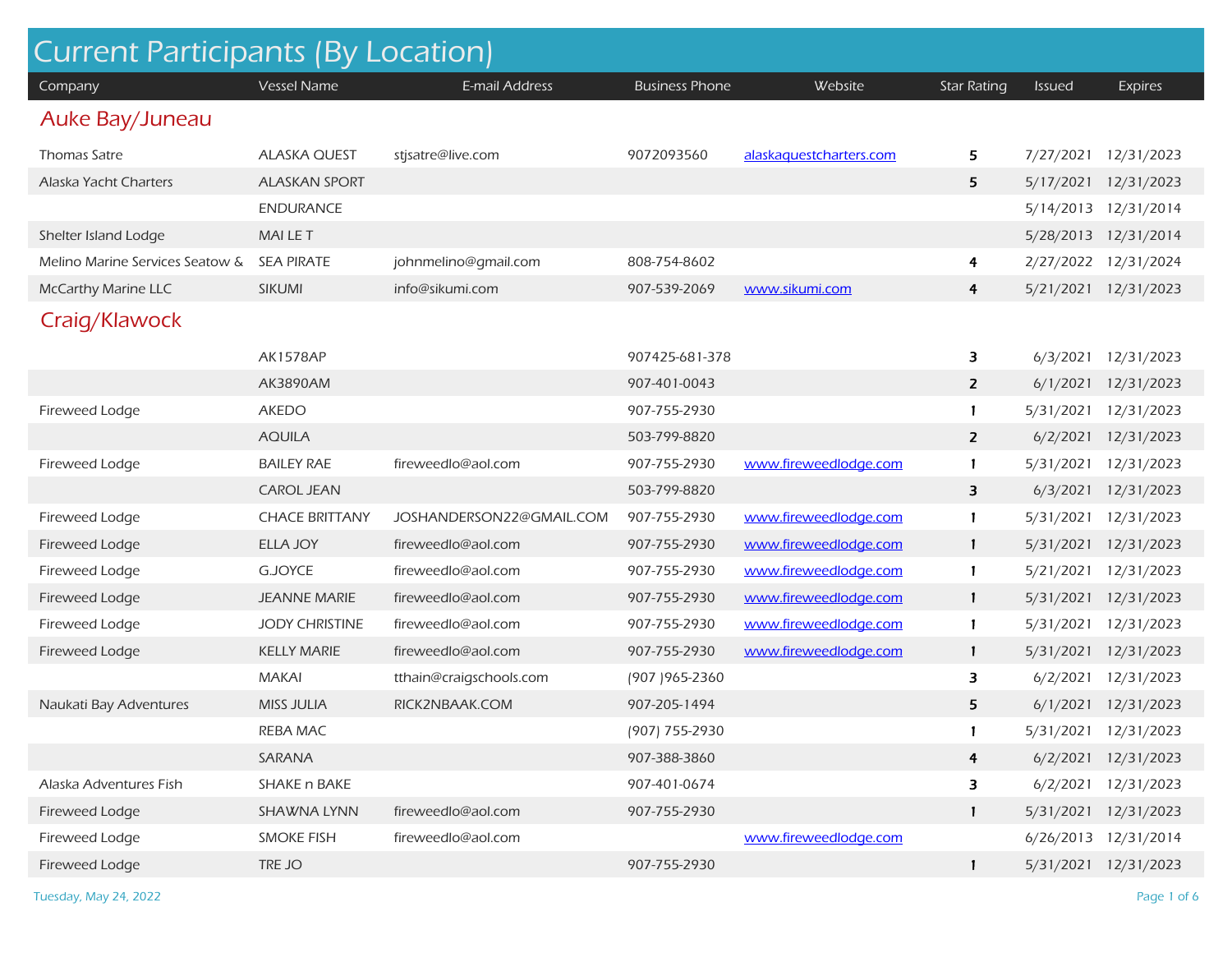| Company                                    | Vessel Name             | E-mail Address                          | <b>Business Phone</b> | Website                    | <b>Star Rating</b>      | Issued    | <b>Expires</b>       |
|--------------------------------------------|-------------------------|-----------------------------------------|-----------------------|----------------------------|-------------------------|-----------|----------------------|
| <b>Excursion Inlet/Elfin Cove</b>          |                         |                                         |                       |                            |                         |           |                      |
| Joseph Kulavik                             | <b>ALASKAN</b>          |                                         | 3606065600            |                            | 1                       | 6/21/2021 | 12/31/2023           |
| Joseph Kulavik                             | <b>EAGLE DIFFERENCE</b> |                                         | 3606065600            |                            | $\mathbf{1}$            | 6/21/2021 | 12/31/2023           |
| Naukati Adventures                         | MISS EMILY              |                                         | 907-205-1494          |                            | $\overline{\mathbf{r}}$ | 6/1/2021  | 12/31/2023           |
| Joseph Kukavik                             | <b>SALTY SEA</b>        |                                         | 3606065600            |                            | $\mathbf{1}$            | 6/21/2021 | 12/31/2023           |
| Joseph Kulavik                             | <b>SLATER</b>           |                                         | 3606065600            |                            | 3                       | 6/21/2021 | 12/31/2023           |
| Joseph Kukavik                             | <b>TONKA TOY 11</b>     |                                         | 3606065600            |                            | $\overline{2}$          | 6/21/2021 | 12/31/2023           |
| Gustavus                                   |                         |                                         |                       |                            |                         |           |                      |
| <b>Fairweather Adventures</b>              | AK9067L                 |                                         |                       |                            | 5                       | 5/3/2021  | 12/31/2023           |
|                                            | <b>ALASKA DREAM</b>     |                                         |                       |                            | 5                       | 5/3/2021  | 12/31/2023           |
| <b>J&amp;B Solutions</b>                   | <b>ALASKAN HUNTER</b>   |                                         |                       |                            | $\overline{2}$          | 5/4/2021  | 12/31/2023           |
| SEA WOLF ADVENTURES INC                    | SEA WOLF                | KIMBER@SEAWOLFADVENTURES.N 907-957-1438 |                       |                            | 5                       |           | 4/29/2022 12/31/2024 |
| Homer                                      |                         |                                         |                       |                            |                         |           |                      |
| Captain B's Alaskan C's Adventure ASHTIKAN |                         | ashtikan@ptialaska.net                  | (907) 235-4114        | www.fishinghomeralaska.com | 5                       |           | 7/1/2013 12/31/2014  |
|                                            | <b>FAR SIDE</b>         | jimthurston@horizonsatellite.com        |                       |                            | $\overline{4}$          |           | 7/30/2013 12/31/2014 |
| American Workboat                          | SHAMROCK                |                                         | 907-562-5424          |                            | 5                       |           | 4/16/2013 12/31/2014 |
| Hoonah                                     |                         |                                         |                       |                            |                         |           |                      |
|                                            | <b>BLUE HEAVEN</b>      |                                         |                       |                            | 1                       |           | 5/3/2013 12/31/2014  |
| Ketchikan                                  |                         |                                         |                       |                            |                         |           |                      |
| <b>Baranof Skiff Excursions</b>            | AK-1703-AM              |                                         |                       |                            |                         |           | 5/8/2013 12/31/2014  |
| <b>Baranof Skiffs</b>                      | AK 1703 AM              |                                         |                       |                            |                         |           | 6/23/2014 12/31/2014 |
| Slagle LLC                                 | AK 4507 AN              |                                         |                       |                            |                         |           | 6/23/2014 12/31/2014 |
| <b>Baranof Skiffs</b>                      | AK 9153-AN              |                                         |                       |                            |                         |           | 6/23/2014 12/31/2014 |
| Slage                                      | <b>AK1195AU</b>         |                                         | 509-570-6102          |                            |                         |           | 5/12/2021 12/31/2023 |
| <b>Baranof Skiff Excursions</b>            | AK-2591-AM              |                                         |                       |                            |                         |           | 5/8/2013 12/31/2014  |
| Clyde Campbell                             | AK3280AN                |                                         |                       |                            | 1                       |           | 5/10/2021 12/31/2023 |
| Slage                                      | AK4987AV                |                                         | 509-570-6102          |                            |                         |           | 5/12/2021 12/31/2023 |
| <b>Baranof Skiff Excursions</b>            | AK-6217-AM              |                                         |                       |                            |                         |           | 5/8/2013 12/31/2014  |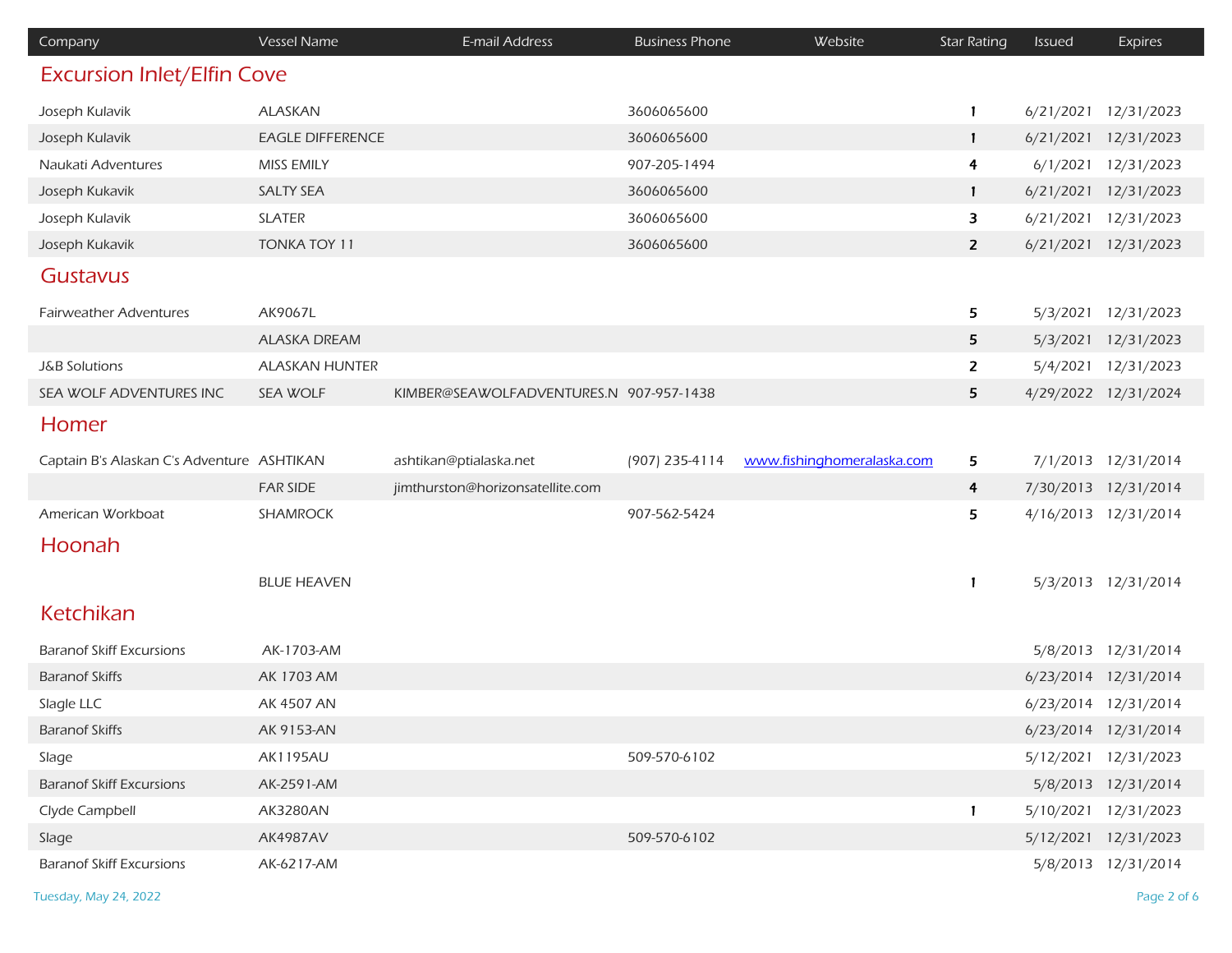| Company                     | Vessel Name         | E-mail Address                | <b>Business Phone</b> | Website                 | <b>Star Rating</b> | <b>Issued</b> | <b>Expires</b>       |
|-----------------------------|---------------------|-------------------------------|-----------------------|-------------------------|--------------------|---------------|----------------------|
|                             | <b>BUCKSHOT</b>     | rainydaycharters@hotmail.com  |                       |                         | 3                  | 5/10/2013     | 12/31/2014           |
|                             | FIFTY FIFTY         |                               | 787-507-1222          |                         | $\overline{2}$     |               | 4/27/2022 12/31/2024 |
|                             | <b>FIRST LIGHT</b>  | Ralph@cianflone.net           |                       |                         | $\mathbf{1}$       | 5/8/2013      | 12/31/2014           |
| SF Alaska                   | <b>JENNY</b>        |                               | 9072547675            |                         | $\mathbf{1}$       | 6/24/2021     | 12/31/2023           |
|                             | <b>LUCKY</b>        |                               |                       |                         | $\mathbf{1}$       |               | 4/25/2022 12/31/2024 |
|                             | PLANE TO SEA        | Hugger37@hotmail.com          |                       |                         | $\mathbf{Z}$       | 5/8/2013      | 12/31/2014           |
| SF Alaska LP                | <b>PORTER</b>       |                               | 9072547675            |                         | $\mathbf{1}$       | 6/24/2021     | 12/31/2023           |
|                             | <b>PURSUIT</b>      | kyleworman@yahoo.com          |                       |                         | $\overline{2}$     | 5/8/2013      | 12/31/2014           |
| SF Alaska                   | <b>RUKUS</b>        |                               | 9072547675            |                         | $\mathbf{1}$       | 6/24/2021     | 12/31/2023           |
|                             | <b>SILVER LADY</b>  | silverlady@gci.net            | 907-225-4275          | forgetmenotcharters.com | 3                  | 9/13/2021     | 12/31/2023           |
|                             | STALL 55            |                               |                       |                         | $\overline{2}$     |               | 3/25/2022 12/31/2024 |
| SF Alaska LP                | <b>TANK</b>         |                               | 9072547675            |                         | 1                  | 6/24/2021     | 12/31/2023           |
| <b>Kodiak</b>               |                     |                               |                       |                         |                    |               |                      |
|                             | LIL RIV             | saraalisonsudsten@yahoo.com   |                       |                         | 5                  |               | 5/19/2013 12/31/2014 |
|                             |                     |                               |                       |                         |                    |               |                      |
| Petersburg/Wrangell         |                     |                               |                       |                         |                    |               |                      |
|                             | <b>EMYDON</b>       |                               |                       |                         | 3                  | 2/27/2013     | 12/31/2014           |
|                             | <b>HAWKEYE II</b>   | fishaknow@yahoo.com           | 907-299-3412          |                         | 3                  |               | 5/14/2021 12/31/2023 |
| Seward                      |                     |                               |                       |                         |                    |               |                      |
| Macaluso                    | ASALT_WEAPON        |                               | 907-202-6900          |                         | $\overline{z}$     | 6/24/2021     | 12/31/2023           |
| LE SEA CHARTERS             | <b>ELEU</b>         | Dewaynebrantley@aol.com       | 907-344-4388          | LeSeaCharters.com       | 5                  | 5/21/2013     | 12/31/2014           |
|                             | <b>FLORETTE C</b>   | florette@arctic.net           | 907-491-1328          |                         | 4                  | 4/12/2021     | 12/30/2022           |
|                             | <b>FOUR ACES</b>    | kenaimasterguide@gmail.com    |                       |                         |                    |               | 6/17/2013 12/31/2014 |
| Safe Ocean Services         | <b>FREEDOM</b>      | heather@safeoceanservices.com |                       |                         | 5                  |               | 6/11/2013 12/31/2014 |
| <b>Gray Light Fisheries</b> | <b>GRAY LIGHT</b>   | GRAYLIGHT@ALASKAN.NET         | 907-224-5722          | Graylightalaska.com     | 3                  |               | 4/19/2022 12/31/2022 |
| 4 Seasons Marine            | <b>SIDEWINDER</b>   | joe@majormarine.com           |                       | www.4seasonsmarine.com  | 5                  |               | 6/25/2013 12/31/2014 |
| Sitka                       |                     |                               |                       |                         |                    |               |                      |
| Parker Guide Service Inc    | ALASKAN HARVEST     | parkerquideservices@qmail.com | (907) 747-6026        | alaskaboathunts.com     | 5                  |               | 3/31/2022 12/31/2024 |
| Irish Pride Society         | <b>ALASKAN SONG</b> | richard809@gmail.com          |                       |                         | 5                  |               | 5/15/2013 12/31/2014 |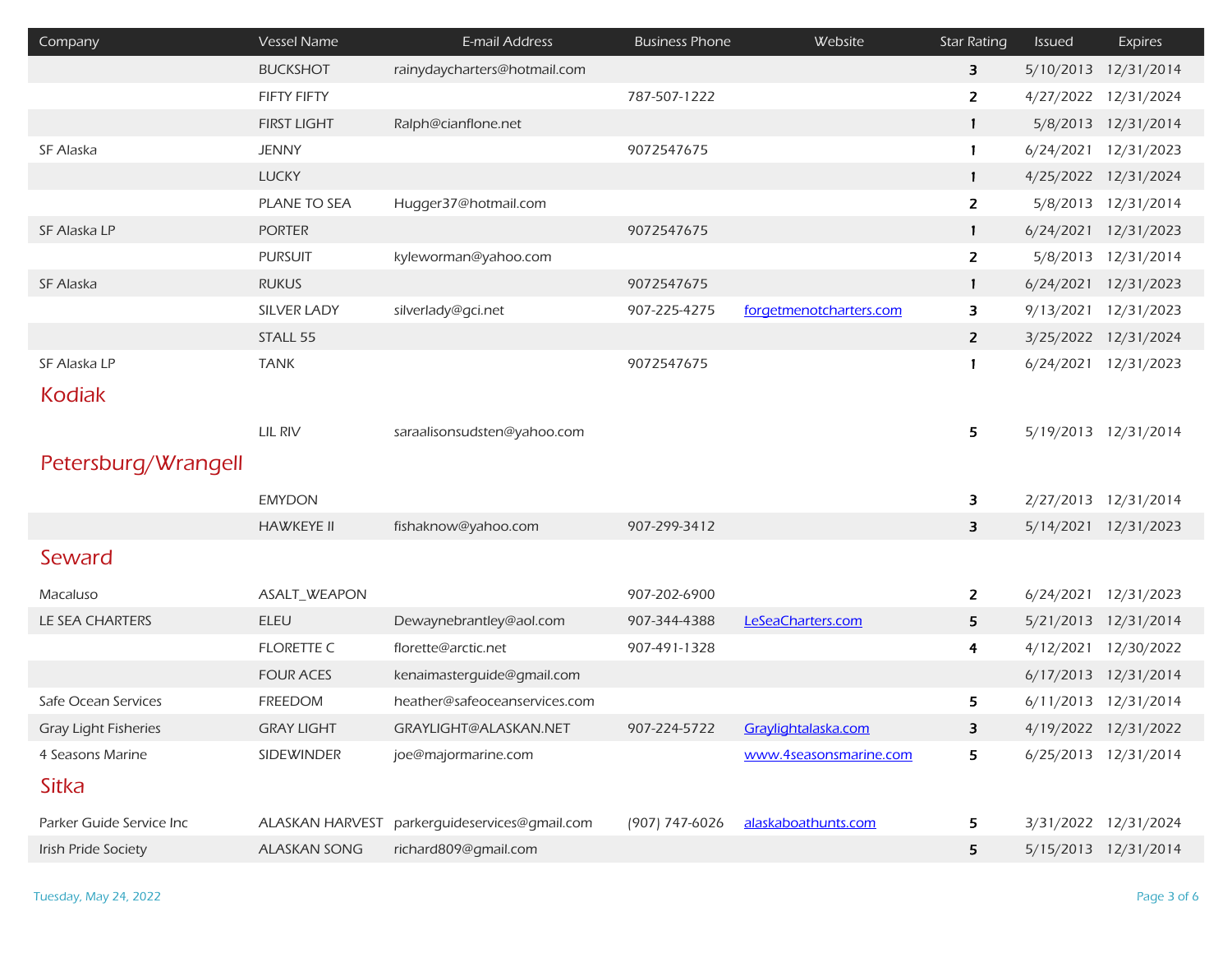| Company                          | <b>Vessel Name</b>    | E-mail Address              | <b>Business Phone</b> | Website                     | <b>Star Rating</b>      | <b>Issued</b> | <b>Expires</b>       |
|----------------------------------|-----------------------|-----------------------------|-----------------------|-----------------------------|-------------------------|---------------|----------------------|
|                                  | <b>AQUACAT</b>        |                             |                       |                             | 2                       | 6/7/2013      | 12/31/2014           |
|                                  | <b>AQUACOLT</b>       |                             |                       |                             | $\overline{2}$          | 6/7/2013      | 12/31/2014           |
| <b>Greenling Enterprises Ilc</b> | AR1                   |                             | 907-738-2301          |                             | $\overline{2}$          | 5/3/2021      | 12/31/2024           |
| Greenling Enterprise S LLC       | $AR-1$                |                             | 907-738-2301          |                             | $\overline{2}$          | 5/3/2021      | 12/31/2024           |
| Greenling Enterprise IIc         | AR <sub>2</sub>       |                             | 907-738-2301          |                             | $\overline{2}$          | 5/5/2021      | 12/31/2024           |
| Greenling Enterprise LLC         | $AR-2$                |                             | 907-738-2301          |                             | $\overline{2}$          | 5/5/2021      | 12/31/2024           |
| Alaska Premier Charters          | <b>BANK ROLL</b>      |                             | 907-747-3232          |                             | $\overline{2}$          | 5/14/2022     | 12/31/2024           |
| Alaska Premier Charters          | <b>BINGO</b>          | DYLANHAAPALA49@HOTMAIL.CO   | (907) 747-3232        |                             | 3                       | 5/14/2022     | 12/31/2024           |
| Aquatic Alaska Adventures        | <b>BLUE DAWG</b>      | aquaticalaska@gmail.com     | (907) 738-6901        | aquaticalaska.com           | $\overline{z}$          | 3/23/2021     | 12/31/2023           |
| Alaska Sailing Exp               | <b>BOB</b>            | capt.blain@soundsailing.com | 907-887-9446          | http://www.soundsailing.com | 5                       | 3/18/2021     | 12/31/2023           |
|                                  | <b>BROOKLYNN STAR</b> | TLARA24@YAHOO.COM           |                       |                             | 3                       | 7/18/2021     | 12/31/2022           |
|                                  | <b>CAT DADDY</b>      |                             | 907-738-9890          |                             | 4                       | 6/19/2021     | 12/31/2023           |
| Alaska Premier Charters          | CHECKMATE             |                             | 907-747-3232          |                             | $\overline{z}$          | 5/14/2022     | 12/31/2024           |
|                                  | <b>DENALI</b>         | forst@gci.net               | 907-738-1062          |                             | 5                       | 3/25/2021     | 12/31/2023           |
| Nuetzel                          | <b>FISH FINDER</b>    |                             | 9079662301            |                             | $\mathbf{Z}$            | 5/28/2021     | 12/31/2023           |
| <b>Bakkes</b>                    | <b>FOUR BS</b>        |                             | 9073517483            |                             | 5                       | 4/20/2021     | 12/31/2023           |
|                                  | <b>GRAY FOX</b>       |                             | 907-738-0874          |                             | 3                       | 8/5/2013      | 12/31/2014           |
| Alaska Premier Charters          | <b>HIGH ROLLER</b>    |                             | (907) 747-3232        |                             | 3                       | 5/14/2022     | 12/31/2024           |
| Dove Island                      | <b>ISLAND SPIRIT</b>  | heckjason@gmail.com         | 541-409-8720          |                             | $\overline{2}$          | 5/5/2021      | 12/31/2023           |
| Alaska Premier Charters          | <b>JACKPOT</b>        |                             | 907-738-1944          |                             | $\overline{2}$          | 5/14/2022     | 12/31/2024           |
| Stappler                         | KHAZ                  | INFO@KHAZCHARTERS.AK.COM    | 907-738-1642          |                             | $\overline{\mathbf{r}}$ | 6/16/2021     | 12/31/2023           |
| <b>Greenling Enterprises LLC</b> | <b>KRUZOF II</b>      |                             | 9079662301            |                             | $\mathbf{z}$            | 5/28/2021     | 12/31/2023           |
| Kimshan                          | <b>LOOMIS</b>         |                             | 9077387311            |                             | 5                       | 5/19/2021     | 12/31/2023           |
| Talon Lodge                      | <b>MAGNUM</b>         |                             | 2084812229            |                             | $\overline{4}$          | 6/16/2021     | 12/31/2023           |
| <b>B John Bloyd</b>              | MILLIE B              |                             | 4253306612            |                             | 4                       | 5/5/2021      | 12/31/2023           |
| Talon Lodge                      | <b>MUKTUK</b>         |                             | 4806770041            |                             | 3                       |               | 6/18/2021 12/31/2023 |
| Super 8 Motel                    | <b>QUEST III</b>      |                             |                       |                             | $\overline{2}$          |               | 4/26/2013 12/31/2014 |
| Talon Lodge                      | <b>RAPTOR</b>         |                             | 509-302-0798          |                             | $\overline{2}$          |               | 6/16/2021 12/31/2023 |
| Areson                           | <b>RETRIEVER</b>      | Phil@Talonlodge.com         | 4085158074            |                             | $\overline{2}$          | 6/17/2021     | 12/31/2023           |
| Kisaka                           | RIVER RUNNER          | tad@flyfishsitka.com        | 9073517483            |                             | $\overline{2}$          |               | 5/4/2021 12/31/2023  |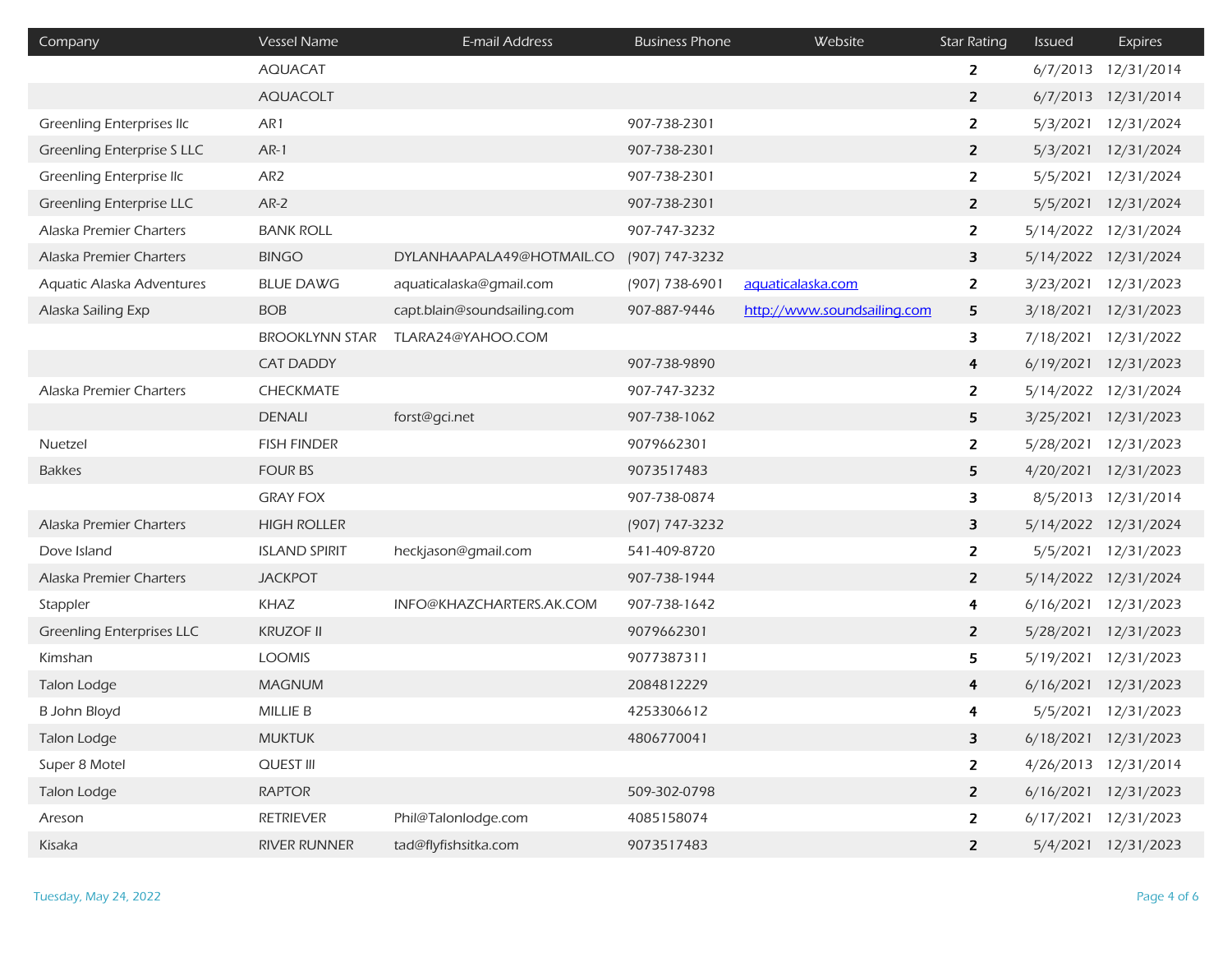| Company                                      | <b>Vessel Name</b>      | E-mail Address         | <b>Business Phone</b> | Website                     | <b>Star Rating</b>      | <b>Issued</b> | Expires              |
|----------------------------------------------|-------------------------|------------------------|-----------------------|-----------------------------|-------------------------|---------------|----------------------|
| Talon Lodge                                  | <b>ROAMER</b>           |                        | 9077385566            |                             | $\overline{\mathbf{3}}$ | 6/18/2021     | 12/31/2023           |
| <b>Four Seasons</b>                          | SIGINAKA EXPOLOR        |                        | 907-738-3901          |                             | $\overline{4}$          | 7/21/2021     | 12/31/2023           |
|                                              | <b>SILVER BULLET</b>    |                        | 907-738-3724          |                             | $\overline{2}$          |               | 5/8/2021 12/31/2023  |
|                                              | SITKA SECRET            | info@sitkasecret.com   | (907) 747-5089        | http://www.sitkasecret.com/ | 3                       |               | 4/26/2013 12/31/2014 |
| Alaska Premier Charters                      | <b>TRIPLE PLAY</b>      |                        | 907-747-3232          |                             | $\overline{2}$          | 5/14/2022     | 12/31/2024           |
|                                              | <b>WEATHER PERMITTI</b> |                        | 907-738-3724          | www.weatherpermittingalask  | $\overline{2}$          |               | 5/8/2021 12/31/2023  |
| <b>Thorne Bay</b>                            |                         |                        |                       |                             |                         |               |                      |
|                                              | <b>ADIRONDACK</b>       |                        | 518-796-0098          |                             | 3                       |               | 6/1/2021 12/31/2023  |
| Cook Bay Leasing                             | AK 5223 AF              |                        |                       |                             |                         |               | 8/28/2013 12/31/2014 |
|                                              | AK-8119-AE              |                        |                       |                             | $\mathbf{1}$            |               | 8/28/2013 12/31/2014 |
|                                              | ALPHA + OMEGA           |                        |                       |                             | $\mathbf{1}$            |               | 8/29/2013 12/31/2014 |
|                                              | <b>BLUE MONSTER</b>     |                        | 518-796-0098          |                             | 3                       |               | 5/31/2021 12/31/2023 |
|                                              | <b>DELTA BRAVO</b>      |                        |                       |                             |                         |               | 8/28/2013 12/31/2014 |
| <b>Automotive Collisions Experts</b>         | <b>KING FISHER</b>      |                        |                       |                             |                         |               | 8/28/2013 12/31/2014 |
| Alaska's Boardwalk Lodge                     | <b>NORTH WIND II</b>    |                        |                       |                             | $\mathbf{1}$            |               | 8/28/2013 12/31/2014 |
|                                              | PATRICIA E              |                        | 406-491-4414          |                             | $\overline{2}$          |               | 6/1/2021 12/31/2023  |
| Boardwalk Lodge                              | <b>SHAMROCK 2</b>       |                        |                       |                             | $\mathbf{1}$            |               | 8/28/2013 12/31/2014 |
|                                              | THE FISHBUCKET          |                        | 209-484-6977          |                             | 3                       |               | 5/25/2021 12/31/2023 |
| <b>Valdez</b>                                |                         |                        |                       |                             |                         |               |                      |
|                                              |                         |                        |                       |                             |                         |               |                      |
| <b>Auklet Charter Services</b>               | <b>AUKLET</b>           | info@auklet.com        | 907-253-3428          | www.auklet.com              | 5                       |               | 4/22/2022 12/31/2024 |
|                                              | <b>DAN ORION</b>        | dave@orioncharters.com | 907-255-2398          |                             | 5                       |               | 5/5/2020 12/31/2022  |
| <b>Ward Cove</b>                             |                         |                        |                       |                             |                         |               |                      |
|                                              | <b>DREAM CATCHER</b>    |                        | (907) 616-0015        |                             | $\overline{z}$          |               | 4/15/2022 12/31/2024 |
|                                              | <b>KAREN J</b>          |                        |                       |                             | $\overline{z}$          |               | 5/6/2022 12/31/2024  |
| Wrangell                                     |                         |                        |                       |                             |                         |               |                      |
| Morelli                                      | <b>AK2931AN</b>         |                        | 509-953-5202          |                             | $\overline{2}$          | 5/26/2021     | 12/31/2023           |
| Alaska Charters & Adventures IIc TIMBER WOLF |                         | info@alaskaupclose.com | (907) 874-4157        | www.timberwolfcharters.com  | 5                       |               | 4/11/2022 12/31/2022 |
|                                              |                         |                        |                       |                             |                         |               |                      |

O p Yakutat